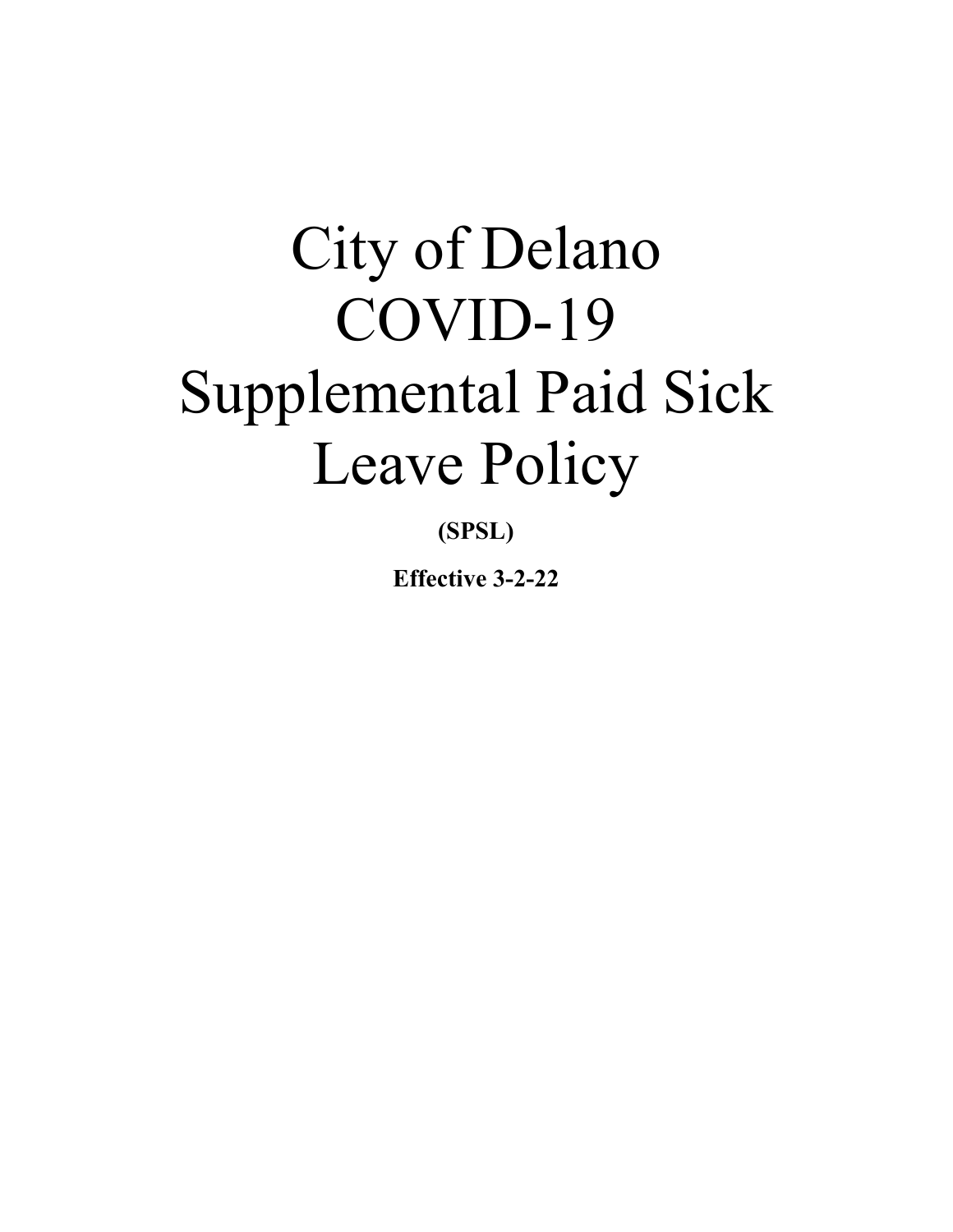# **Administrative Policy Concerning C1OVID-19 Supplemental Paid Sick Leave ("SPSL") Under Labor Code Sections 248.6 and 248.7**

# **Preamble**

On February 9, 2022, Governor Newsom signed Senate Bill ("SB") 114 into law, which reauthorized COVID-19 Supplemental Paid Sick Leave ("SPSL"), providing new paid leave entitlements to employees who are unable to work or telework due to a number of qualifying reasons related to COVID-19.

The law becomes effective on February 19, 2022 and entitles qualified employees to SPSL retroactive to January 1, 2022 and through September 30, 2022.

The City of Delano adopted this policy in order to provide its employees the SPSL to which they are entitled under Labor Code sections 248.6 and 248.7. The City of Delano will fully and faithfully comply will all relevant and applicable requirements under the Labor Code.

# **Statement of Policy**

This policy is intended to provide all eligible and qualified City of Delano employees with SPSL to which they are entitled under Labor Code sections 248.6 and 248.7.

The following policy sets forth certain rights and obligations regarding this leave.

# **Compliance**

The City of Delano will fully and faithfully comply with Labor Code sections 248.6 and 248.7 in its administration of this policy.

# **Definitions**

"Child" means a biological, adopted, or foster child, stepchild, legal ward, or a child to whom the employee stands *in loco parentis*. This definition of a child is applicable regardless of age or dependency status.

"Covered Employee" means any City of Delano employee who is unable to work or telework for the City of Delano for one or more of the reasons related to COVID-19 as set forth in this policy.

"COVID-19 Supplemental Paid Sick Leave" or "SPSL" means paid sick leave pursuant to Labor Code sections 248.6 and 248.7.

"Family Member" means any of the following:

(i) A "child", as defined above.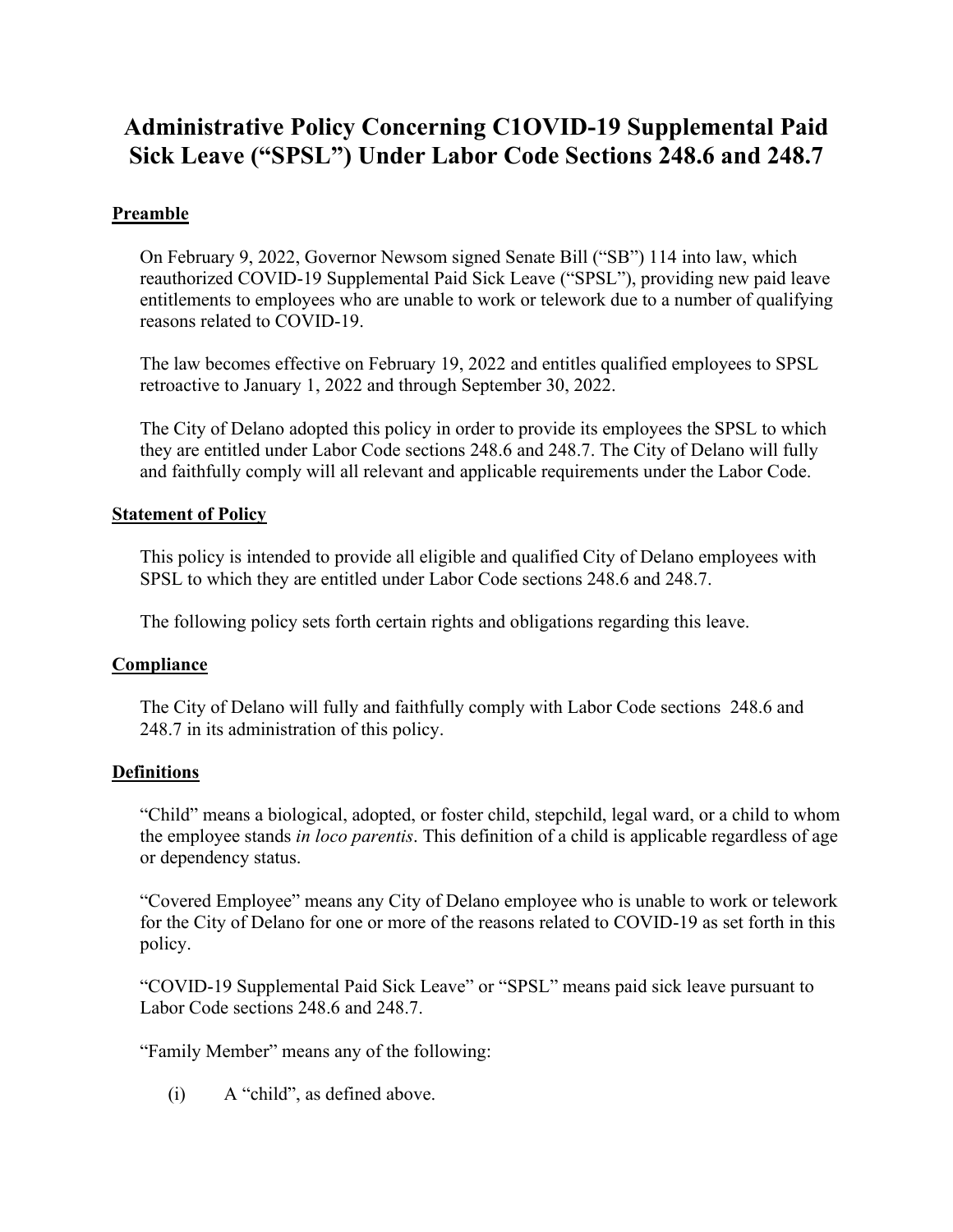- (ii) A biological, adoptive, or foster parent, stepparent, or legal guardian of an employee or the employee's spouse or registered domestic partner, or a person who stood *in loco parentis* when the employee was a minor child.
- (iii) A spouse.
- (iv) A registered domestic partner.
- (v) A grandparent.
- (vi) A grandchild.
- (vii) A sibling.

#### **Policy**

#### **Scope of Coverage:**

This policy will apply to all Covered Employees employed by the City of Delano.

#### **Effective Dates:**

The policy is effective immediately upon adoption, and the paid leave benefits provided herein shall be retroactive to January 1, 2022.

SPSL benefits expire after September 30, 2022, except that the City of Delano will provide a Covered Employee who is on SPSL at the time of the expiration of such benefits the full amount of SPSL to which the Covered Employee would otherwise be entitled.

Unless the underlying law is extended, this policy will expire by operation of the law after September 30, 2022, except that certain Covered Employees may continue to use SPSL after that date as described above.

#### **Employees Eligible for SPSL:**

All City of Delano Covered Employees are eligible for SPSL if they are unable to work or telework for one or more of the enumerated reasons related to COVID-19 as provided below.

#### **Qualifying Reasons for SPSL:**

A Covered Employee qualifies for SPSL if they are unable to work or telework for one or more of the following reasons:

1) The employee is subject to a quarantine or isolation period related to COVID-19 as defined by an order or guidelines of the California Department of Public Health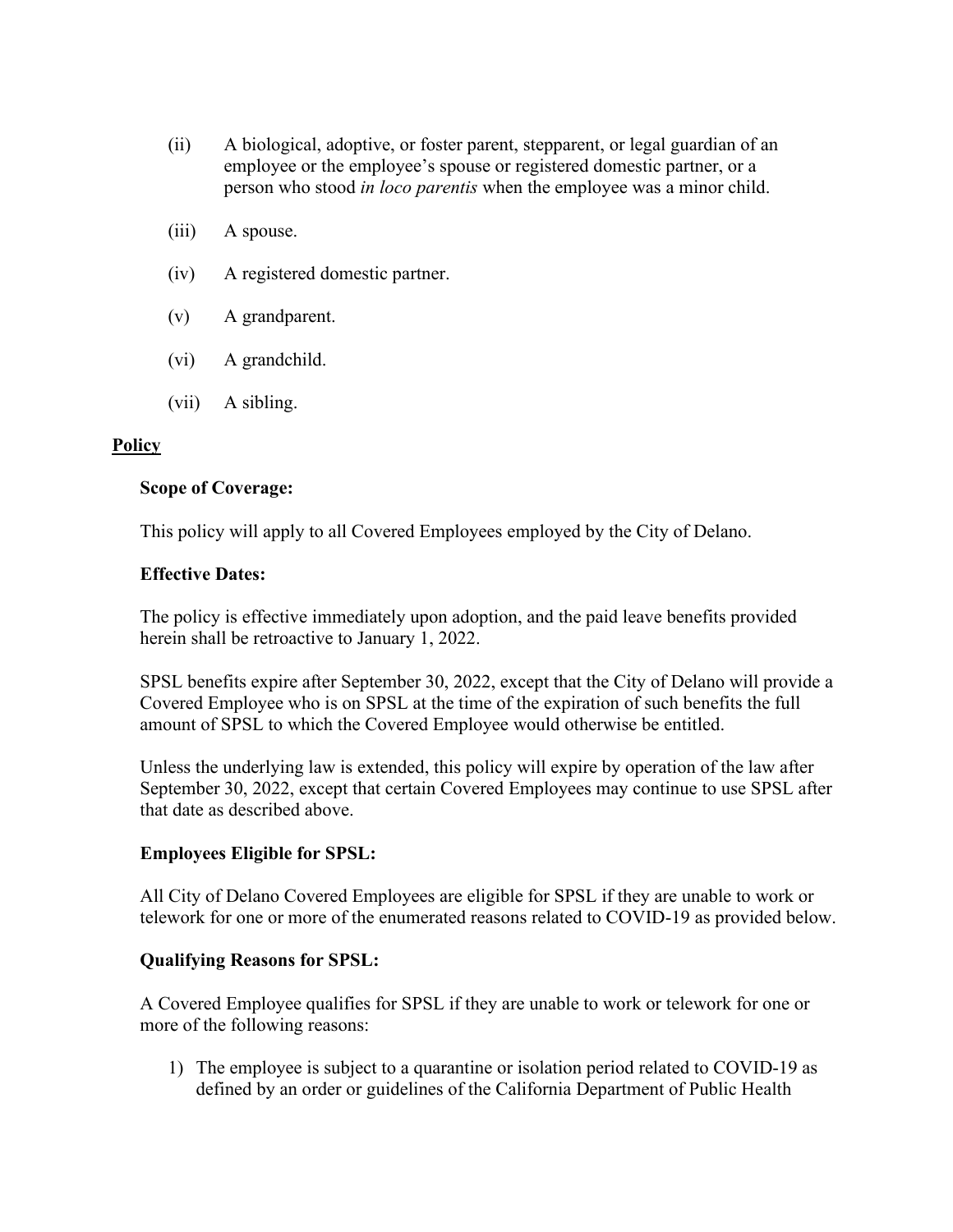("CDPH"), the federal Centers for Disease Control and Prevention ("CDC"), or a local health officer who has jurisdiction over the workplace;

- 2) The employee has been advised by a health care provider to self-quarantine due to COVID-19;
- 3) The covered employee is attending an appointment for themselves or a family member to receive a vaccine or a vaccine booster for protection against COVID-19 (May take only up to three (3) days under this qualifying reason unless employee provides verification from a health care provider);
- 4) The covered employee is experiencing symptoms, or caring for a family member experiencing symptoms, related to a COVID-19 vaccine or vaccine booster that prevent the employee from being able to work or telework (May take only up to three (3) days under this qualifying reason unless employee provides verification from a health care provider that employee or family member was continuing to experience symptoms related to the COVID-19 vaccine or vaccine booster past the three days);
- 5) The covered employee is experiencing symptoms of COVID-19 and seeking a medical diagnosis;
- 6) The covered employee is caring for a family member who:
	- a) Is subject to a CDPH, CDC, or local health officer order or guidance to isolate or quarantine, or
	- b) Has been advised by a health care provider to isolate or quarantine;
- 7) The covered employee is caring for a child whose school or place of care is closed or otherwise unavailable for reasons related to COVID-19 on the premises; or
- 8) The covered employee, or a family member for whom the covered employee is providing care, tests positive for COVID-19.

If an employee requests SPSL for reason 8, the City of Delano may require that the employee provide the positive test result to confirm that the employee qualifies for such leave. The City of Delano may also require that the employee provide the family member's positive test result if the employee is requesting leave in order to provide care to a covered family member. The City may not accept self-administered and self-read test results.

The City of Delano is not obligated to pay SPSL if employee fails to provide documentation of the positive test results pursuant to Labor Code 248.6 subdivision  $(b)(2)(D)(iv)$ .

The City of Delano may also require an employee who has taken SPSL for qualifying reason 8 to test for COVID-19 on or after day five, following the initial positive test. If the City of Delano requires such a test, the City of Delano will provide the test at no cost to the employee.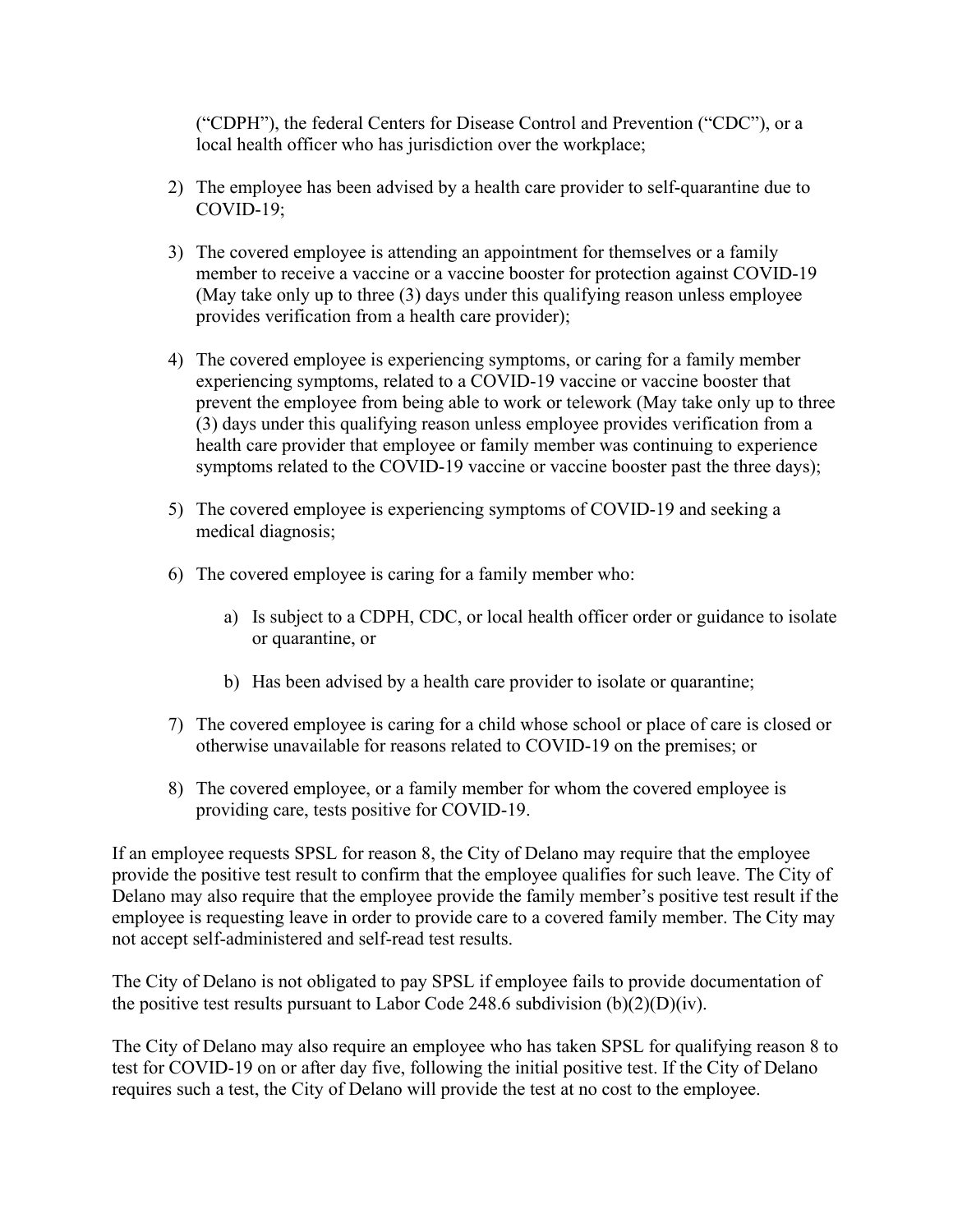# **Amount of SPSL for Qualifying Reasons 1 - 7:**

- 1. Leave taken as SPSL is in addition to any other statutory and/or contractual leave to which the employee is otherwise entitled, and which is not specific to COVID-19.
- 2. Employees who worked at least 40 hours per week in the two weeks before they take SPSL, or who the employer considers to be full-time employees, are entitled to 40 hours of SPSL for qualifying reasons 1 through 7, above.
- 3. Part-time Covered Employees are entitled to SPSL in the following amounts:
	- a. If the part-time Covered Employee has a normal weekly schedule, the total number of hours the Covered Employee is normally scheduled to work for the City of Delano over one week for qualifying reasons 1 through 7; or
	- b. If the part-time Covered Employee works a variable number of hours, the Covered Employee is entitled to 7 times the average number of hours the Covered Employee worked each day for the City of Delano in the six (6) months preceding the date the Covered Employee took SPSL. If the employee has worked for the City of Delano fewer than six months, then the employer calculates the average hours worked for the entire employment period and multiplies the daily average by seven. If an employee works variable hours and has only worked for the City of Delano seven days or fewer, then the employee receives an amount of SPSL equivalent to the total number of hours worked for the employer.

# **Amount of SPSL for Qualifying Reason 8:**

Employees taking additional COVID-19 supplemental paid sick leave under qualifying reason 8 are entitled to an amount not to exceed that which the employee received under qualifying reasons 1-7.

Covered Employees may determine how many hours of SPSL to use based upon a qualifying reason, up to the total number of hours to which the Covered Employee is entitled.

If a Covered Employee is provided SPSL retroactively for qualifying leave before adoption of this policy, the City of Delano will count the retroactive SPSL provided against the SPSL to which the Covered Employee is entitled.

For Covered Employees that request retroactive SPSL, the City of Delano will request that the employee sign a "COVID-19 Supplemental Paid Sick Leave Acknowledgment," acknowledging the accuracy of the amount of leave designated retroactively.